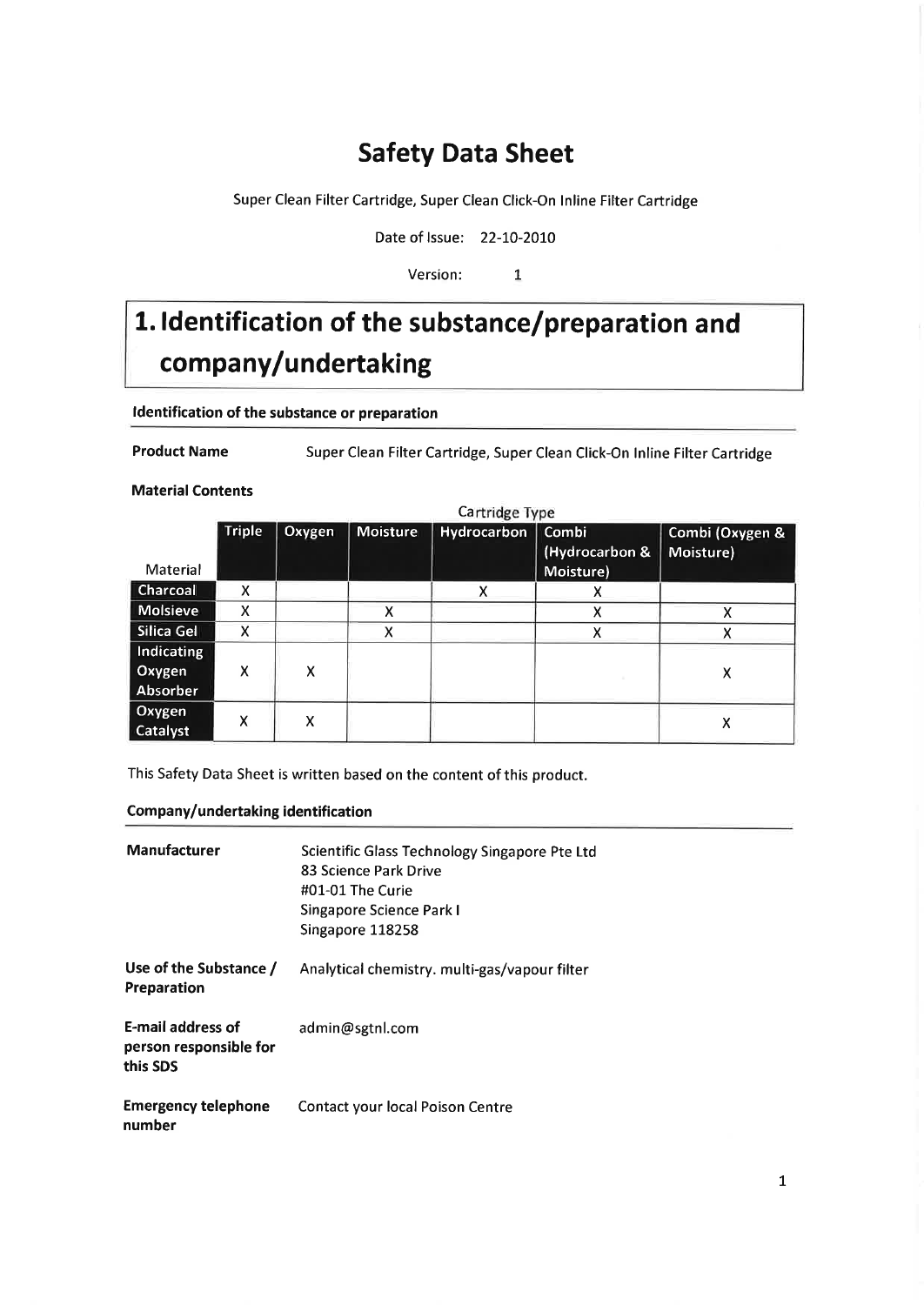## 2. Hazards identification

The preparation is classified as dangerous according to Directive1999/45/EC and its amendments

### Classification

| Material                          | Classification    |  |
|-----------------------------------|-------------------|--|
| <b>Charcoal</b>                   | Not classified.   |  |
| <b>Molsieve</b>                   | Not classified.   |  |
| Silica Gel                        | Xi: R37           |  |
| <b>Indicating Oxygen Absorber</b> | Xn; R20/22        |  |
| <b>Oxygen Catalyst</b>            | Carc. Cat. 1; R49 |  |

### Human health hazards

| <b>Material</b>                   | <b>Hazard</b>                           |
|-----------------------------------|-----------------------------------------|
| Charcoal                          | Not applicable.                         |
| <b>Molsieve</b>                   | Not applicable.                         |
| Silica Gel                        | Irritating to respiratory system.       |
| <b>Indicating Oxygen Absorber</b> | Harmful by inhalation and if swallowed. |
| <b>Oxygen Catalyst</b>            | May cause cancer by inhalation.         |

## 3. Composition/information on ingredients

### Substance/preparation

| <b>Material</b>                   | Substance/preparation |
|-----------------------------------|-----------------------|
| Charcoal                          | Substance             |
| <b>Molsieve</b>                   | Substance             |
| Silica Gel                        | Substance             |
| <b>Indicating Oxygen Absorber</b> | Preparation           |
| <b>Oxygen Catalyst</b>            | Preparation           |

#### lngredients

| Material Name<br>Ingredient name  | <b>CAS</b><br>number | %    | <b>EC</b> number | <b>Classification</b> |            |
|-----------------------------------|----------------------|------|------------------|-----------------------|------------|
| <b>Charcoal</b>                   |                      |      |                  |                       |            |
| Carbon                            | 7440-44-0            | 25   | 231-153-3        | Not classified.       |            |
| <b>Molsieve</b>                   |                      |      |                  |                       |            |
| <b>Zeolites</b>                   | 1318-02-1            | 18.8 | 215-283-8        | Not classified.       |            |
| <b>Silica Gel</b>                 |                      |      |                  |                       |            |
| Silica gel , pptd., cryst.-free   | 12926-00-8           | 9.3  | Not available.   | $Xi:$ R37             | $\bm{[1]}$ |
| <b>Indicating Oxygen Absorber</b> |                      |      |                  |                       |            |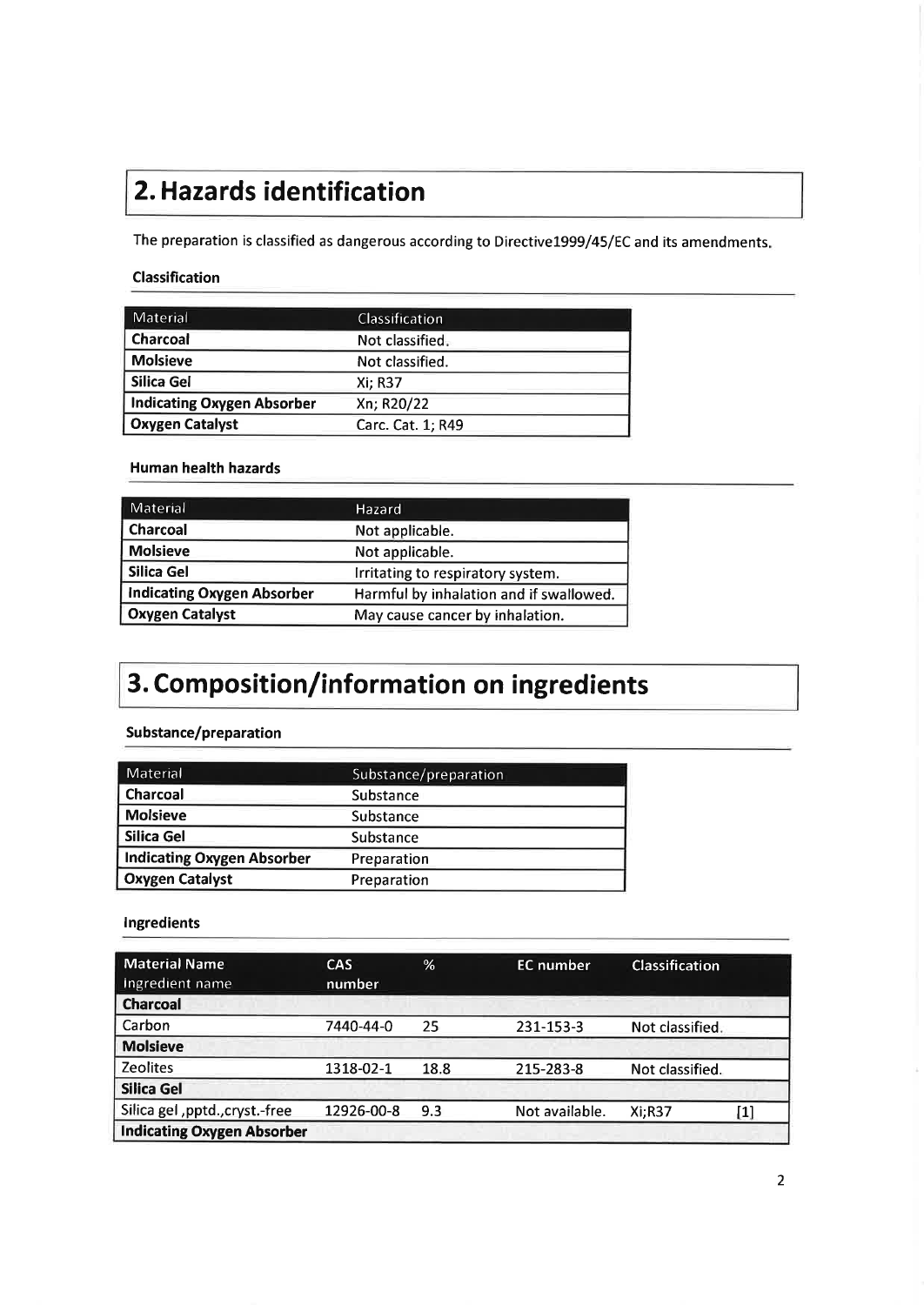| Manganese dioxide      | 1313-13-9 | 5.445     | 215-202-6 | Xn;R20/22       | $[1][2]$ |
|------------------------|-----------|-----------|-----------|-----------------|----------|
| Sulphuric acid         | 7664-93-9 | 0.055     | 231-639-5 | C; R35          | [1][2]   |
| <b>Oxygen Catalyst</b> |           |           |           |                 |          |
| Aluminium oxide        | 1344-28-1 | 15-40     | 215-691-6 | Not classified. | $[2]$    |
| Copper oxide           | 1317-38-0 | $3 - 7$   | 215-269-1 | Xn; R22         | $[1][2]$ |
|                        |           |           |           | N;R50           |          |
| Manganese dioxide      | 1313-13-9 | $0.1 - 1$ | 215-202-6 | Xn;R20/22       | $[1][2]$ |
| Nickel monoxide        | 1313-99-1 | $0.1 - 1$ | 215-215-7 | Carc.Cat.1;     | $[1][2]$ |
|                        |           |           |           | R49             |          |
|                        |           |           |           | R43             |          |
|                        |           |           |           | <b>R53</b>      |          |
| Tricobalt tetraoxide   | 1308-06-1 | $0.1 - 1$ | 215-157-2 | R43             | [1][2]   |

See section 16 for the full text of the R-phrases declared above

This article, when used under reasonable conditions and in accordance with the directions for use, should not present a health hazard. However, use or processing of the product in a manner not in accordance with the product's directions for use may affect the performance of the product and may present potential health and safety hazards.

[1] Substance classified with a health or environmental hazard

[2] Substance with a work place exposure limit

Occupational exposure limits, if available, are listed in section 8.

## 4. First-aid measures

| Inhalation                            | If inhaled, remove to fresh air. If breathing is difficult, give oxygen. If not<br>breathing, give artificial respiration. Get medical attention if adverse<br>health effects persist or are severe.                                                                                                   |
|---------------------------------------|--------------------------------------------------------------------------------------------------------------------------------------------------------------------------------------------------------------------------------------------------------------------------------------------------------|
| Ingestion                             | Do not induce vomiting unless directed to do so by medical personnel.<br>Never give anything by mouth to an unconscious person. Get medical<br>attention if adverse health effects persist or are severe.                                                                                              |
| <b>Skin contact</b>                   | In case of contact, immediately flush skin with plenty of water. Remove<br>contaminated clothing and shoes. Wash clothing before reuse. Clean<br>shoes thoroughly before reuse. Get medical attention if adverse health<br>effects persist or are severe.                                              |
| Eye contact                           | In case of contact, immediately flush eyes with plenty of water for at least<br>15 minutes. Get medical attention if adverse health effects persist or are<br>severe.                                                                                                                                  |
| <b>Protection of first-</b><br>aiders | No action shall be taken involving any personal risk or without suitable<br>training. If it is suspected that fumes are still present, the rescuer should<br>wear an appropriate mask or self-contained breathing apparatus. It may<br>be dangerous to the person providing aid to give mouth-to-mouth |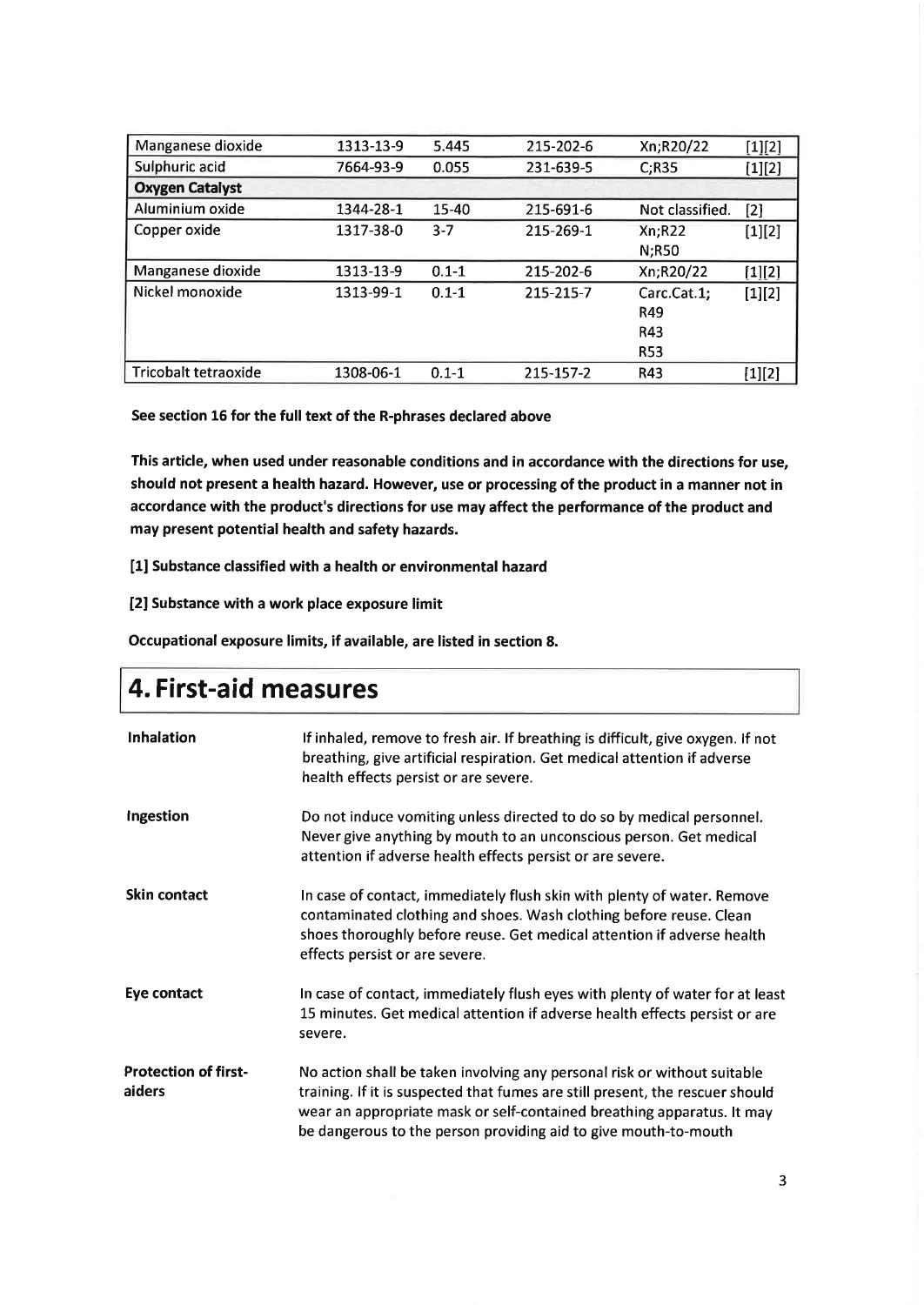resuscitation. Wash contaminated clothing thoroughly with water before removing or wear gloves.

See section 11 for more detailed information on health effects and symptoms.

### 5. Fire-fighting measures

| <b>Extinguishing media</b>                       |                                                               |                                                                                                                                                 |  |
|--------------------------------------------------|---------------------------------------------------------------|-------------------------------------------------------------------------------------------------------------------------------------------------|--|
| <b>Suitable</b>                                  | Use an extinguishing agent suitable for the surrounding fire. |                                                                                                                                                 |  |
| <b>Not Suitable</b>                              | Not applicable.                                               |                                                                                                                                                 |  |
| <b>Hazardous thermal</b>                         | Material                                                      | Decomposition products                                                                                                                          |  |
| decomposition<br>products                        | Charcoal                                                      | Decomposition products may include<br>the following materials: carbon oxides                                                                    |  |
|                                                  | <b>Molsieve</b>                                               | Decomposition products may include<br>the following materials: metal<br>oxide/oxides                                                            |  |
|                                                  | Silica Gel                                                    | No specific data.                                                                                                                               |  |
|                                                  | <b>Indicating Oxygen Absorber</b>                             | Decomposition products may include<br>the following materials: metal<br>oxide/oxides                                                            |  |
|                                                  | <b>Oxygen Catalyst</b>                                        | Decomposition products may include<br>the following materials: metal<br>oxide/oxides                                                            |  |
| <b>Special protective</b><br>equipment for fire- |                                                               | Fire-fighters should wear appropriate protective equipment and self-<br>contained breathing apparatus (SCBA) with a full face-piece operated in |  |

### 6. Accidental release measures

positive pressure mode.

fighters

| <b>Personal precautions</b>  | No action shall be taken involving any personal risk or without suitable<br>training. Evacuate surrounding areas. Keep unnecessary and unprotected<br>personnel from entering. Do not touch or walk through spilt material.<br>Avoid breathing vapour or mist. Provide adequate ventilation. Wear<br>appropriate respirator when ventilation is inadequate. Put on appropriate<br>personal protective equipment (see section 8). |
|------------------------------|----------------------------------------------------------------------------------------------------------------------------------------------------------------------------------------------------------------------------------------------------------------------------------------------------------------------------------------------------------------------------------------------------------------------------------|
| Environmental<br>precautions | Avoid dispersal of spilt material and run off and contact with soil,<br>waterways, drains and sewers. Inform the relevant authorities if the<br>product has caused environmental pollution (sewers, waterways, soil or<br>air).                                                                                                                                                                                                  |

Notes to physician No specific treatment. Treat symptomatically. Contact poison treatment specialist immediately if large quantities have been ingested or inhaled.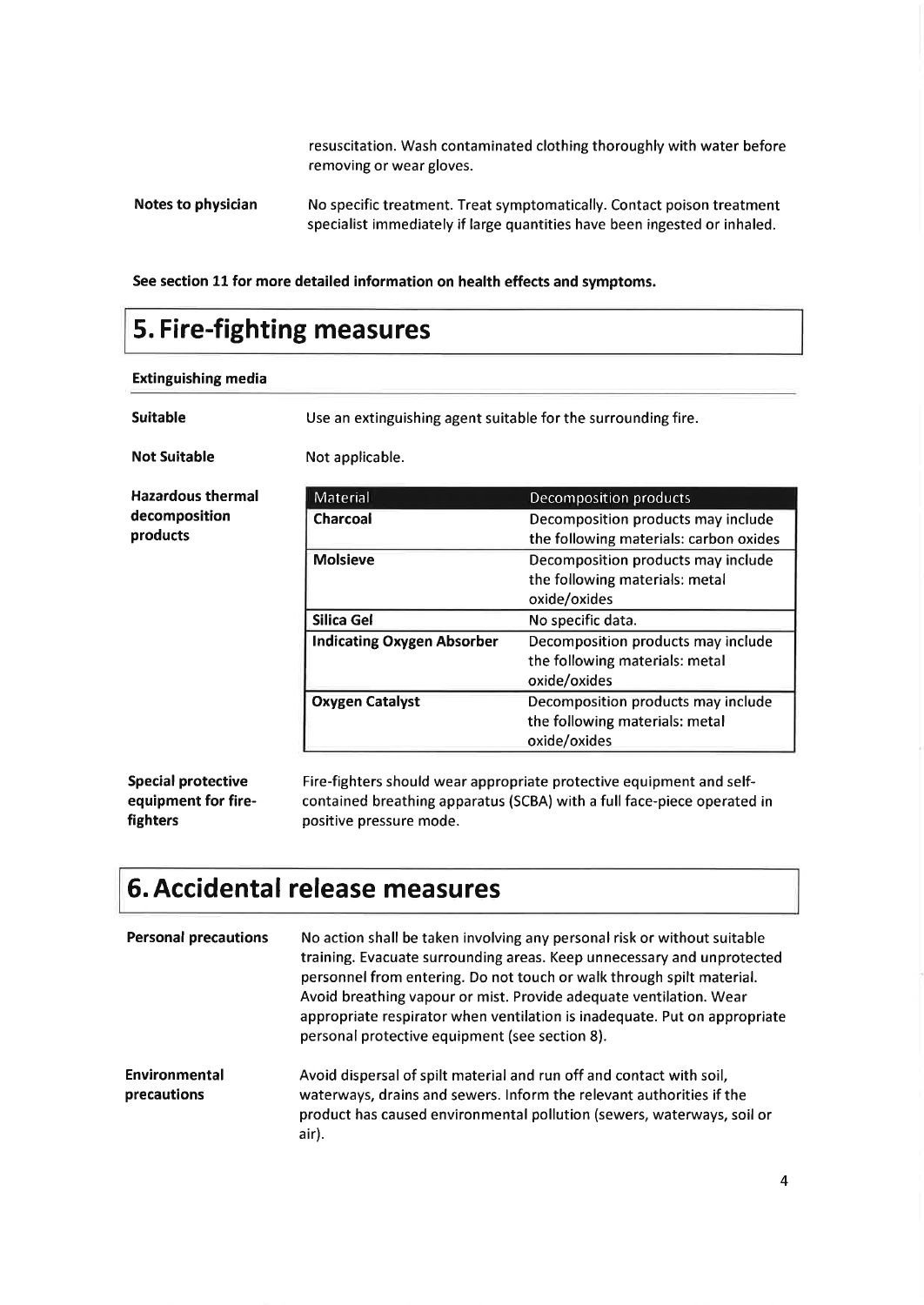### Small spill Vacuum or sweep up material and place in a designated, labelled waste container. Dispose of via a licensed waste disposal contractor.

## 7. Handling and storage

| <b>Handling</b>            | Do not ingest. Avoid contact with eyes, skin and clothing. Keep container<br>closed. Use only with adequate ventilation. Avoid breathing vapour or<br>mist. Wash thoroughly after handling.                      |
|----------------------------|------------------------------------------------------------------------------------------------------------------------------------------------------------------------------------------------------------------|
| <b>Storage</b>             | Store in accordance with local regulations. Store in a cool, well-ventilated<br>area away from incompatible materials and ignition sources. Use<br>appropriate containment to avoid environmental contamination. |
| <b>Packaging materials</b> |                                                                                                                                                                                                                  |
| Recommended                | Use original container.                                                                                                                                                                                          |

# 8. Exposure controls/personal protection

| <b>Ingredient Name</b>                                           | <b>Occupational exposure limits</b>                                                                                                                                                                                                                                                                                                                                                                                                                                                                                          |  |
|------------------------------------------------------------------|------------------------------------------------------------------------------------------------------------------------------------------------------------------------------------------------------------------------------------------------------------------------------------------------------------------------------------------------------------------------------------------------------------------------------------------------------------------------------------------------------------------------------|--|
| <b>Indicating Oxygen Absorber</b><br>Manganese dioxide           | ACGIH TLV (United States, 1/2008). Notes: as Mn<br>TWA: $0.2 \text{ mg/m}^3$ , (as Mn) 8 hour(s).                                                                                                                                                                                                                                                                                                                                                                                                                            |  |
| <b>Oxygen Catalyst</b><br>Nickel monoxide                        | ACGIH TLV (United States, 1/2008). Notes: as Ni<br>TWA: $0.2 \text{ mg/m}^3$ , (as Ni) 8 hour(s). Form: Insoluble                                                                                                                                                                                                                                                                                                                                                                                                            |  |
|                                                                  | Since the hazardous ingredient in this product is encapsulated, the risk of exposure by inhalation,<br>ingestion, skin contact and eyes contact is minimum.                                                                                                                                                                                                                                                                                                                                                                  |  |
| Recommended<br>monitoring procedures<br><b>Exposure controls</b> | If this product contains ingredients with exposure limits, personal,<br>workplace atmosphere or biological monitoring may be required to<br>determine the effectiveness of the ventilation or other control measures<br>and/or the necessity to use respiratory protective equipment. Reference<br>should be made to European Standard EN689 for methods for the<br>assessment of exposure by inhalation to chemical agents and national<br>guidance documents for methods for the determination of hazardous<br>substances. |  |
| <b>Occupational exposure</b><br>controls                         | If user operations generate dust, fumes, gas, vapour or mist, use process<br>enclosures, local exhaust ventilation or other engineering controls to keep<br>worker exposure to airborne contaminants below any recommended or<br>statutory limits.                                                                                                                                                                                                                                                                           |  |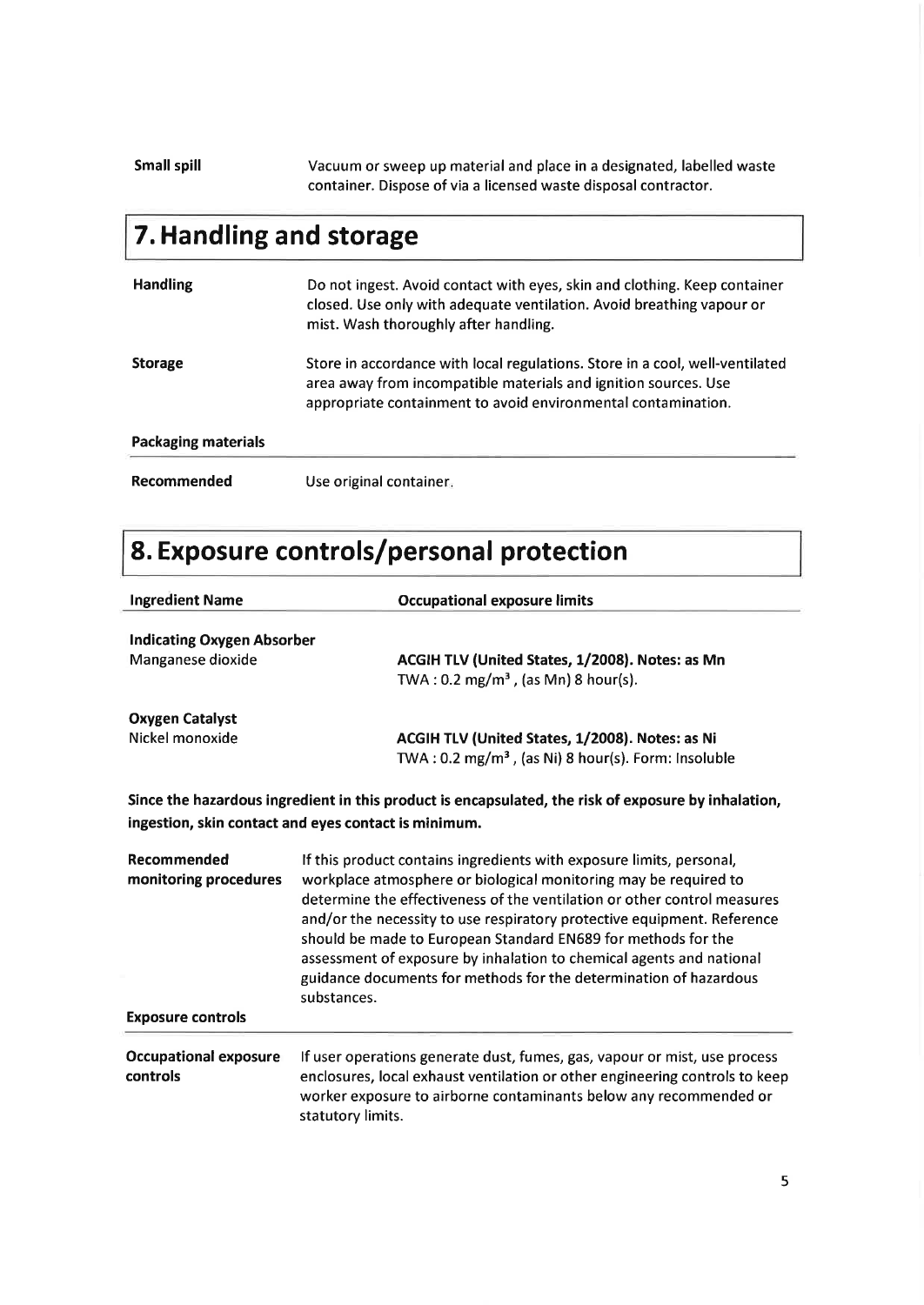| <b>Respiratory protection</b>             | Use a properly fitted, air-purifying or air-fed respirator complying with an<br>approved standard if a risk assessment indicates this is necessary.<br>Respirator selection must be based on known or anticipated exposure<br>levels, the hazards of the product and the safe working limits of the<br>selected respirator.                                                                         |
|-------------------------------------------|-----------------------------------------------------------------------------------------------------------------------------------------------------------------------------------------------------------------------------------------------------------------------------------------------------------------------------------------------------------------------------------------------------|
| <b>Hand protection</b>                    | Chemical-resistant, impervious gloves complying with an approved<br>standard should be worn at all times when handling chemical products if a<br>risk assessment indicates this is necessary.                                                                                                                                                                                                       |
| <b>Eye protection</b>                     | Safety eyewear complying with an approved standard should be used<br>when a risk assessment indicates this is necessary to avoid exposure to<br>liquid splashes, mists, gases or dusts.                                                                                                                                                                                                             |
| <b>Skin protection</b>                    | Personal protective equipment for the body should be selected based on<br>the task being performed and the risks involved and should be approved<br>by a specialist before handling this product.                                                                                                                                                                                                   |
| <b>Hygiene measures</b>                   | Wash hands, forearms and face thoroughly after handling chemical<br>products, before eating, smoking and using the lavatory and at the end of<br>the working period. Appropriate techniques should be used to remove<br>potentially contaminated clothing. Wash contaminated clothing before re<br>using. Ensure that eyewash stations and safety showers are close to the<br>workstation location. |
| <b>Environmental</b><br>exposure controls | Emissions from ventilation or work process equipment should be checked<br>to ensure they comply with the requirements of environmental protection<br>legislation. In some cases, fume scrubbers, filters or engineering<br>modifications to the process equipment will be necessary to reduce<br>emissions to acceptable levels.                                                                    |

# 9. Physical and chemical properties

### General information

### Appearance

| Material                          | Physical state   | Colour          | Odour      |
|-----------------------------------|------------------|-----------------|------------|
| Charcoal                          | Solid.           | Black.          | Odourless. |
| <b>Molsieve</b>                   | Solid.           | Beige.          | Odourless. |
| Silica Gel                        | Solid.           | Orange.         | Odourless. |
| <b>Indicating Oxygen Absorber</b> | Solid. [Powder.] | Dark grey.      | Odourless. |
| <b>Oxygen Catalyst</b>            | Solid.           | Green to black. | Odourless. |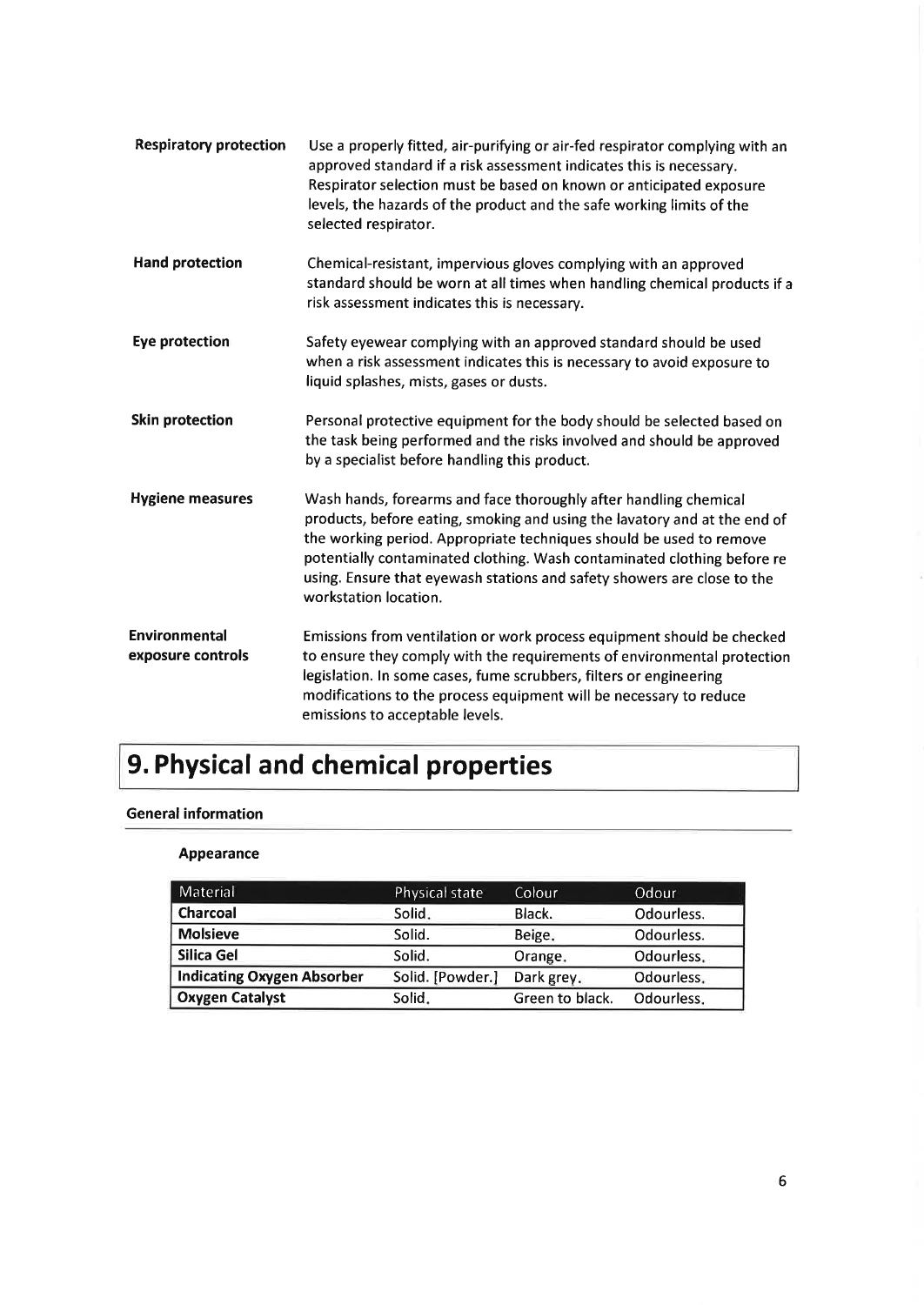### lmportant health, safety and environmental information

### Melting point

| Material                          | Melting point                                   |  |
|-----------------------------------|-------------------------------------------------|--|
| Charcoal                          | Not available.                                  |  |
| <b>Molsieve</b>                   | >1200°C (2192°F) This is based on data for the  |  |
|                                   | following ingredient: Zeolites.                 |  |
| Silica Gel                        | >1000°C (1832°F)                                |  |
| <b>Indicating Oxygen Absorber</b> | 534.8°C (994.6°F) This is based on data for the |  |
|                                   | following ingredient: Manganese dioxide.        |  |
| <b>Oxygen Catalyst</b>            | 2050°C (3722°F) This is based on data for the   |  |
|                                   | following ingredient: Aluminium oxide.          |  |

#### Explosive properties

Slightly explosive in the presence of the following materials or conditions: heat, oxidizing materials and reducing materials.

#### **Solubility**

| Material                          | Solubility                                           |
|-----------------------------------|------------------------------------------------------|
| Charcoal                          | Insoluble in the following materials: cold water and |
|                                   | hot water.                                           |
| <b>Molsieve</b>                   | Insoluble in the following materials: cold water and |
|                                   | hot water.                                           |
| Silica Gel                        | Not available.                                       |
| <b>Indicating Oxygen Absorber</b> | Insoluble in the following materials: cold water and |
|                                   | hot water.                                           |
| <b>Oxygen Catalyst</b>            | Insoluble in the following materials: cold water and |
|                                   | hot water.                                           |

### Auto-ignition temperature

| Material                          | Auto-ignition temperature |
|-----------------------------------|---------------------------|
| <b>Charcoal</b>                   | >400°C (752°F)            |
| <b>Molsieve</b>                   | Not applicable.           |
| Silica Gel                        | Not applicable.           |
| <b>Indicating Oxygen Absorber</b> | Not applicable.           |
| <b>Oxygen Catalyst</b>            | Not applicable.           |

### 10. Stability and reactivity

Stability The product is stable. Under normal conditions of storage and use, hazardous polymerisation will not occur.

Reactive or incompatible with the following materials: oxidizing materials, reducing materials and metals. Materials to avoid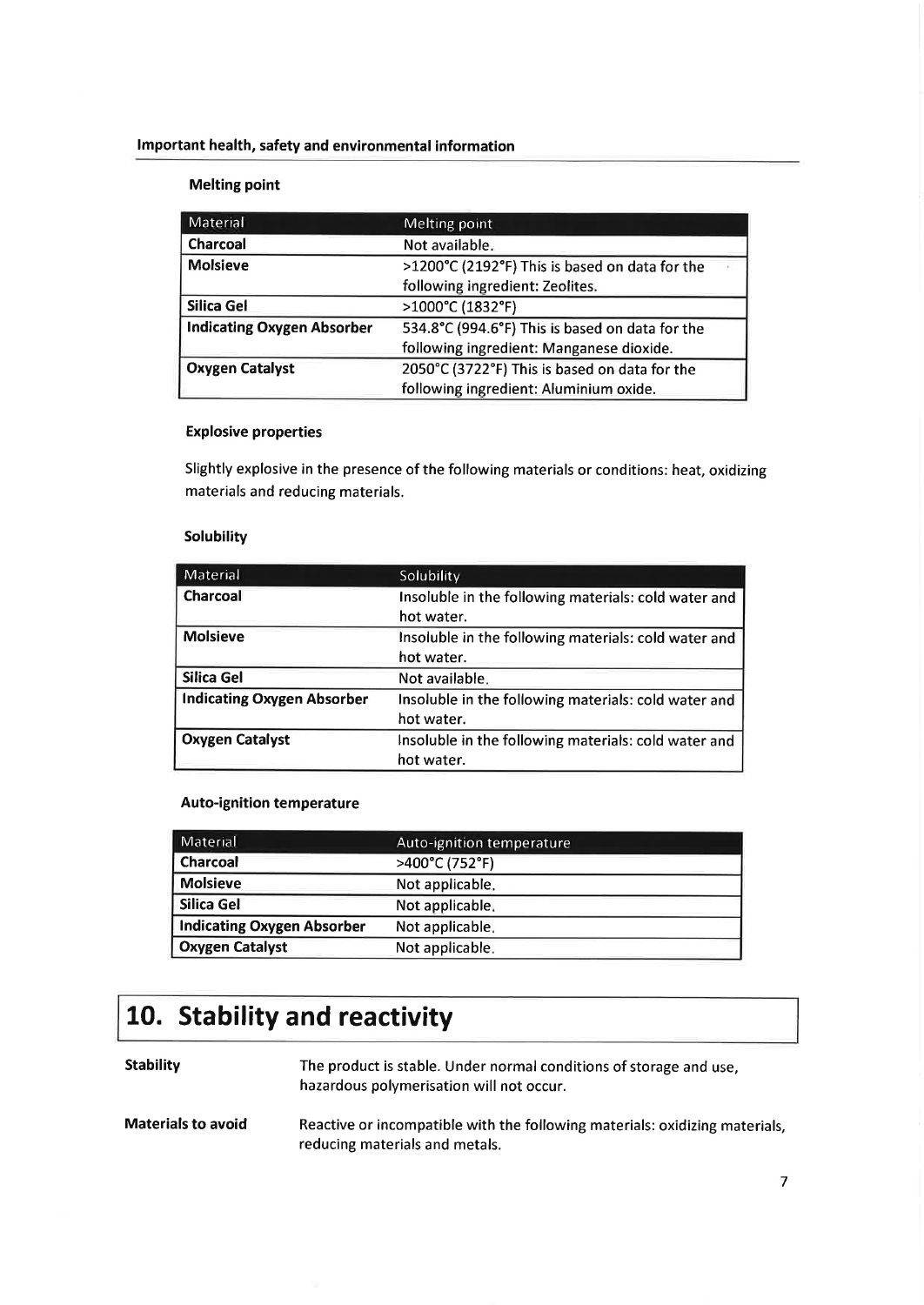| <b>Hazardous</b> | Material                          | Hazardous decomposition products   |
|------------------|-----------------------------------|------------------------------------|
| decomposition    | Charcoal                          | Under normal conditions of storage |
| products         |                                   | and use, hazardous decomposition   |
|                  |                                   | products should not be produced.   |
|                  | <b>Molsieve</b>                   | Under normal conditions of storage |
|                  |                                   | and use, hazardous decomposition   |
|                  |                                   | products should not be produced.   |
|                  | Silica Gel                        | Under normal conditions of storage |
|                  |                                   | and use, hazardous decomposition   |
|                  |                                   | products should not be produced.   |
|                  | <b>Indicating Oxygen Absorber</b> | Under normal conditions of storage |
|                  |                                   | and use, hazardous decomposition   |
|                  |                                   | products should not be produced.   |
|                  | <b>Oxygen Catalyst</b>            | Under normal conditions of storage |
|                  |                                   | and use, hazardous decomposition   |
|                  |                                   | products should not be produced.   |

# 11. Toxicological information

### Potential acute health effects

### lnhalation

| Material                          | <b>Health effects</b>              |
|-----------------------------------|------------------------------------|
| Charcoal                          | No known significant effects or    |
|                                   | critical hazards.                  |
| <b>Molsieve</b>                   | No known significant effects or    |
|                                   | critical hazards.                  |
| Silica Gel                        | Irritating to respiratory system.  |
| <b>Indicating Oxygen Absorber</b> | Harmful by inhalation. Exposure to |
|                                   | airborne concentrations above      |
|                                   | statutory or recommended exposure  |
|                                   | limits may cause irritation of the |
|                                   | nose, throat and lungs.            |
| <b>Oxygen Catalyst</b>            | No known significant effects or    |
|                                   | critical hazards.                  |

### Ingestion

| Material                          | <b>Health effects</b>           |
|-----------------------------------|---------------------------------|
| <b>Charcoal</b>                   | No known significant effects or |
|                                   | critical hazards.               |
| <b>Molsieve</b>                   | No known significant effects or |
|                                   | critical hazards.               |
| Silica Gel                        | No known significant effects or |
|                                   | critical hazards.               |
| <b>Indicating Oxygen Absorber</b> | Harmful if swallowed.           |
| <b>Oxygen Catalyst</b>            | No known significant effects or |
|                                   | critical hazards.               |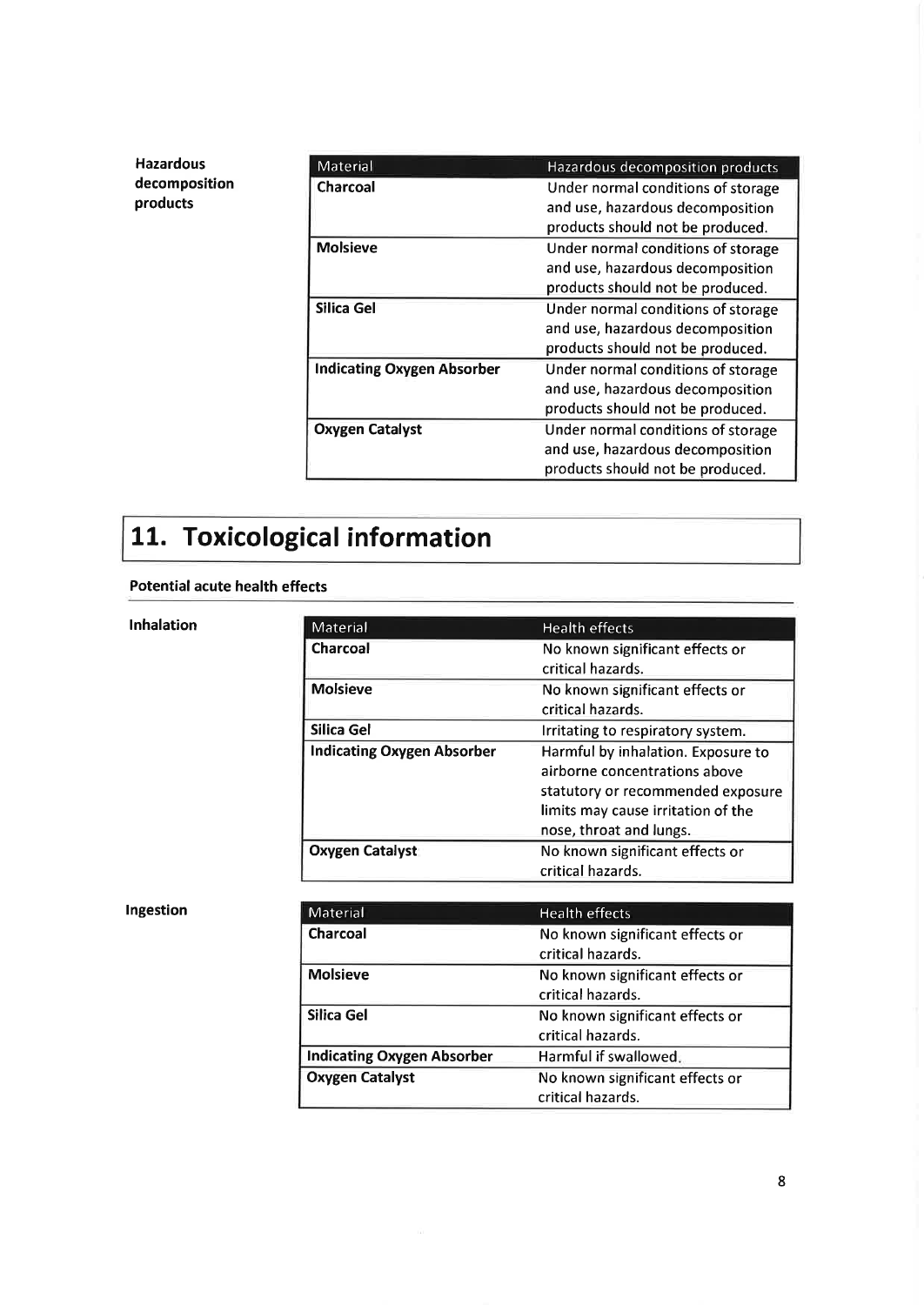| <b>Skin contact</b> | <b>Material</b>                   | <b>Health effects</b>                                |
|---------------------|-----------------------------------|------------------------------------------------------|
|                     | Charcoal                          | No known significant effects or<br>critical hazards. |
|                     | <b>Molsieve</b>                   | No known significant effects or<br>critical hazards. |
|                     | Silica Gel                        | No known significant effects or<br>critical hazards. |
|                     | <b>Indicating Oxygen Absorber</b> | No known significant effects or<br>critical hazards. |
|                     | <b>Oxygen Catalyst</b>            | No known significant effects or<br>critical hazards. |

### Eye contact

| <b>Material</b>                   | <b>Health effects</b>                                                                                                         |
|-----------------------------------|-------------------------------------------------------------------------------------------------------------------------------|
| Charcoal                          | No known significant effects or<br>critical hazards.                                                                          |
| <b>Molsieve</b>                   | No known significant effects or<br>critical hazards.                                                                          |
| Silica Gel                        | No known significant effects or<br>critical hazards.                                                                          |
| <b>Indicating Oxygen Absorber</b> | Exposure to airborne concentrations<br>above statutory or recommended<br>exposure limits may cause irritation<br>of the eyes. |
| <b>Oxygen Catalyst</b>            | No known significant effects or<br>critical hazards.                                                                          |

| Product/ingredient name     | <b>Result</b> | <b>Species</b> | <b>Dose</b>         | <b>Exposure</b> |
|-----------------------------|---------------|----------------|---------------------|-----------------|
| Manganese dioxide           | LD50 Oral     | Rat            | 3478 mg/kg          | ÷               |
| Copper oxide                | LD50 Oral     | Rat            | $470 \text{ mg/kg}$ |                 |
| Nickel monoxide             | LD50 Oral     | Rat            | >5000 mg/kg         | 1000            |
| <b>Tricobalt tetraoxide</b> | LD50 Oral     | Rat            | $>5$ gm/kg          |                 |

| <b>Chronic effects</b>       | No known significant effects or critical hazards.                                                                     |
|------------------------------|-----------------------------------------------------------------------------------------------------------------------|
| Carcinogenicity              | May cause cancer by inhalation. Risk of cancer depends on duration and<br>level of exposure.                          |
| <b>Mutagenicity</b>          | No known significant effects or critical hazards.                                                                     |
| Teratogenicity               | No known significant effects or critical hazards.                                                                     |
| <b>Developmental effects</b> | No known significant effects or critical hazards.                                                                     |
| <b>Dose</b>                  | Contains a substance or substances listed under National Working<br>Environment Authorities Executive Order 140/1997. |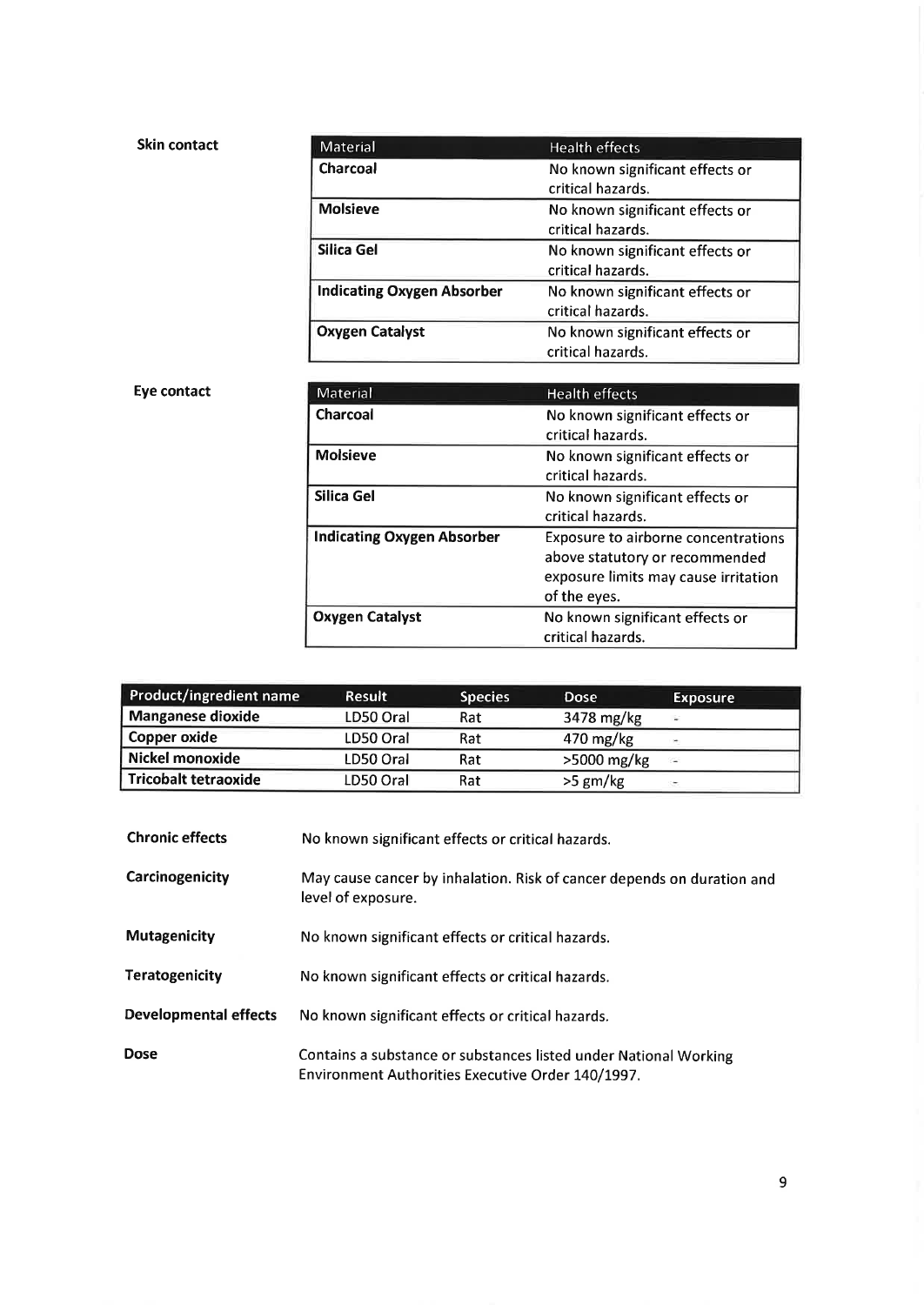### Over-exposure signs/symptoms

| Inhalation           | No specific data.                                                                                                    |
|----------------------|----------------------------------------------------------------------------------------------------------------------|
| Ingestion            | No specific data.                                                                                                    |
| <b>Skin</b>          | No specific data.                                                                                                    |
| <b>Eyes</b>          | No specific data.                                                                                                    |
| <b>Target organs</b> | Contains material which may cause damage to the following organs:<br>cardiovascular system, upper respiratory tract. |

| Material                          |                                       |
|-----------------------------------|---------------------------------------|
| <b>Charcoal</b>                   | Not available.                        |
| <b>Molsieve</b>                   | Not available.                        |
| Silica Gel                        | Contains material which may cause     |
|                                   | damage to the following organs:       |
|                                   | blood, kidneys, upper respiratory     |
|                                   | tract, central nervous system (CNS).  |
| <b>Indicating Oxygen Absorber</b> | Contains material which causes        |
|                                   | damage to the following organs: the   |
|                                   | nervous system.                       |
| <b>Oxygen Catalyst</b>            | Contains material which may cause     |
|                                   | damage to the following organs:       |
|                                   | lungs, upper respiratory tract, skin, |
|                                   | eye, lens or cornea.                  |

| Other adverse effects | <b>Material</b>                   | <b>Effects</b>                    |
|-----------------------|-----------------------------------|-----------------------------------|
|                       | Charcoal                          | Not available.                    |
|                       | <b>Molsieve</b>                   | Not available.                    |
|                       | Silica Gel                        | Adverse symptoms may include the  |
|                       |                                   | following: May cause skin dryness |
|                       |                                   | and irritation.                   |
|                       | <b>Indicating Oxygen Absorber</b> | Not available.                    |
|                       | <b>Oxygen Catalyst</b>            | Not available.                    |
|                       |                                   |                                   |

# 12. Ecological information

Environmental effects No known significant effects or critical hazards.

| <b>Product/ingredient name</b> | Test     | <b>Result</b>                             | <b>Species</b> | Exposure |
|--------------------------------|----------|-------------------------------------------|----------------|----------|
| Copper oxide                   | $\equiv$ | Acute EC5011 to<br>39 ug/L Fresh<br>water | Daphnia        | 48 hours |
|                                | ÷        | Acute                                     | Fish           | 96 hours |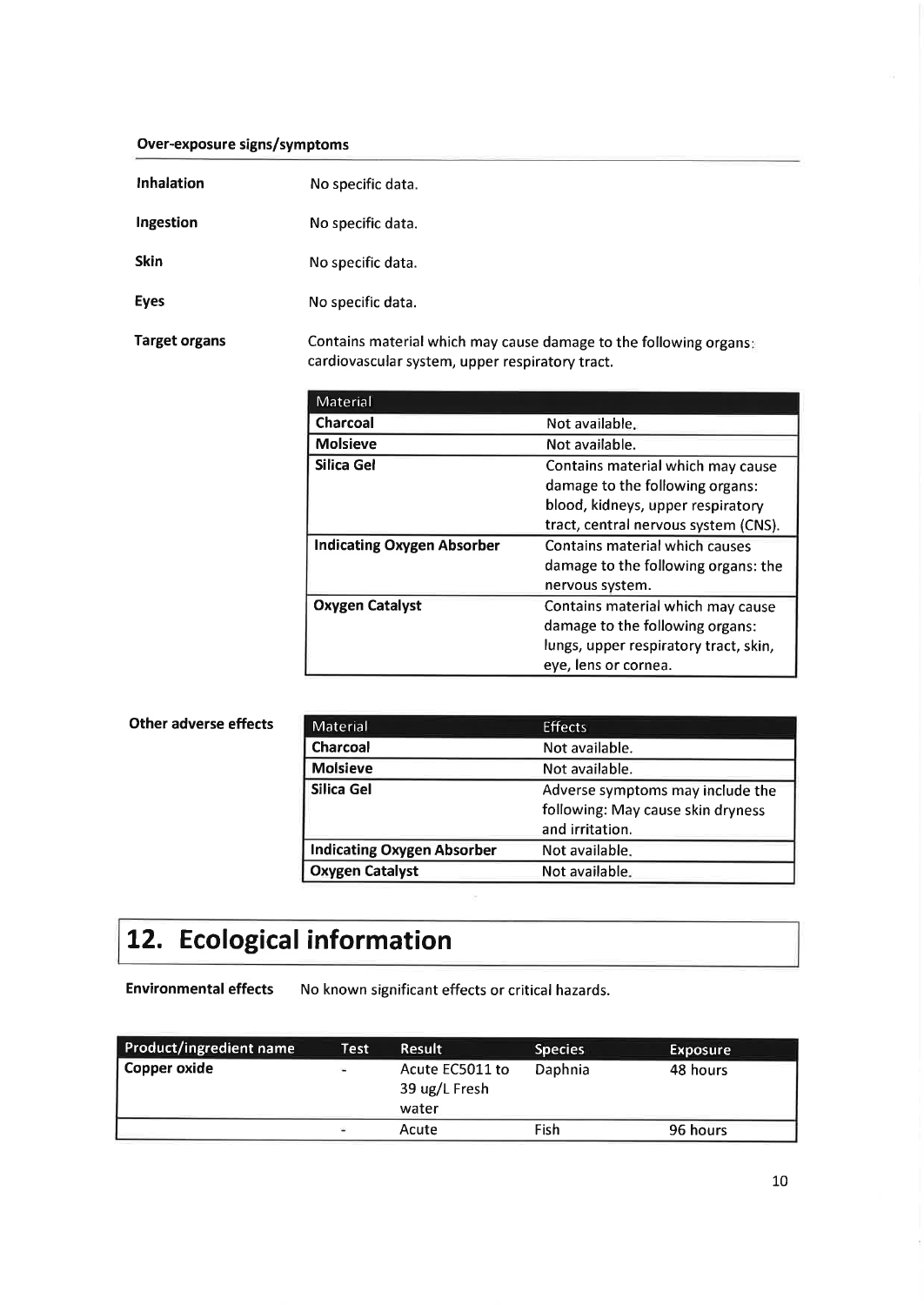|      | LC50>56000000    |             |          |
|------|------------------|-------------|----------|
|      | ug/L Fresh water |             |          |
| Card | Acute LC50 25.4  | <b>Fish</b> | 96 hours |
|      | to $29.5$ ppm    |             |          |
|      | Fresh water      |             |          |

Other adverse effects No known significant effects or critical hazards.

## 13. Disposal considerations

| <b>Methods of disposal</b> | The generation of waste should be avoided or minimised where ever<br>possible. Dispose of surplus and non-recyclable products via a licensed<br>waste disposal contractor. Disposal of this product, solutions and any by-<br>products should at all times comply with the requirements of<br>environmental protection and waste disposal legislation and any regional<br>local authority requirements. Avoid dispersal of spilt material and runoff<br>and contact with soil, waterways, drains and sewers. |
|----------------------------|--------------------------------------------------------------------------------------------------------------------------------------------------------------------------------------------------------------------------------------------------------------------------------------------------------------------------------------------------------------------------------------------------------------------------------------------------------------------------------------------------------------|
| <b>Hazardous waste</b>     | The classification of the product may meet the criteria for a hazardous                                                                                                                                                                                                                                                                                                                                                                                                                                      |

### 14. Transport information

waste.

Regulatory information

ADR / IMDG / IATA Not regulated.

## 15. Regulatory information

### EU regulations

#### Hazard symbol or symbols

| Material                          | <b>Classification Symbol</b> |
|-----------------------------------|------------------------------|
| Charcoal                          | Not applicable.              |
| <b>Molsieve</b>                   | Not applicable.              |
| Silica Gel                        | $Xi$ - Irritant              |
| <b>Indicating Oxygen Absorber</b> | $Xn - Harmful$               |
| <b>Oxygen Catalyst</b>            | T – Toxic                    |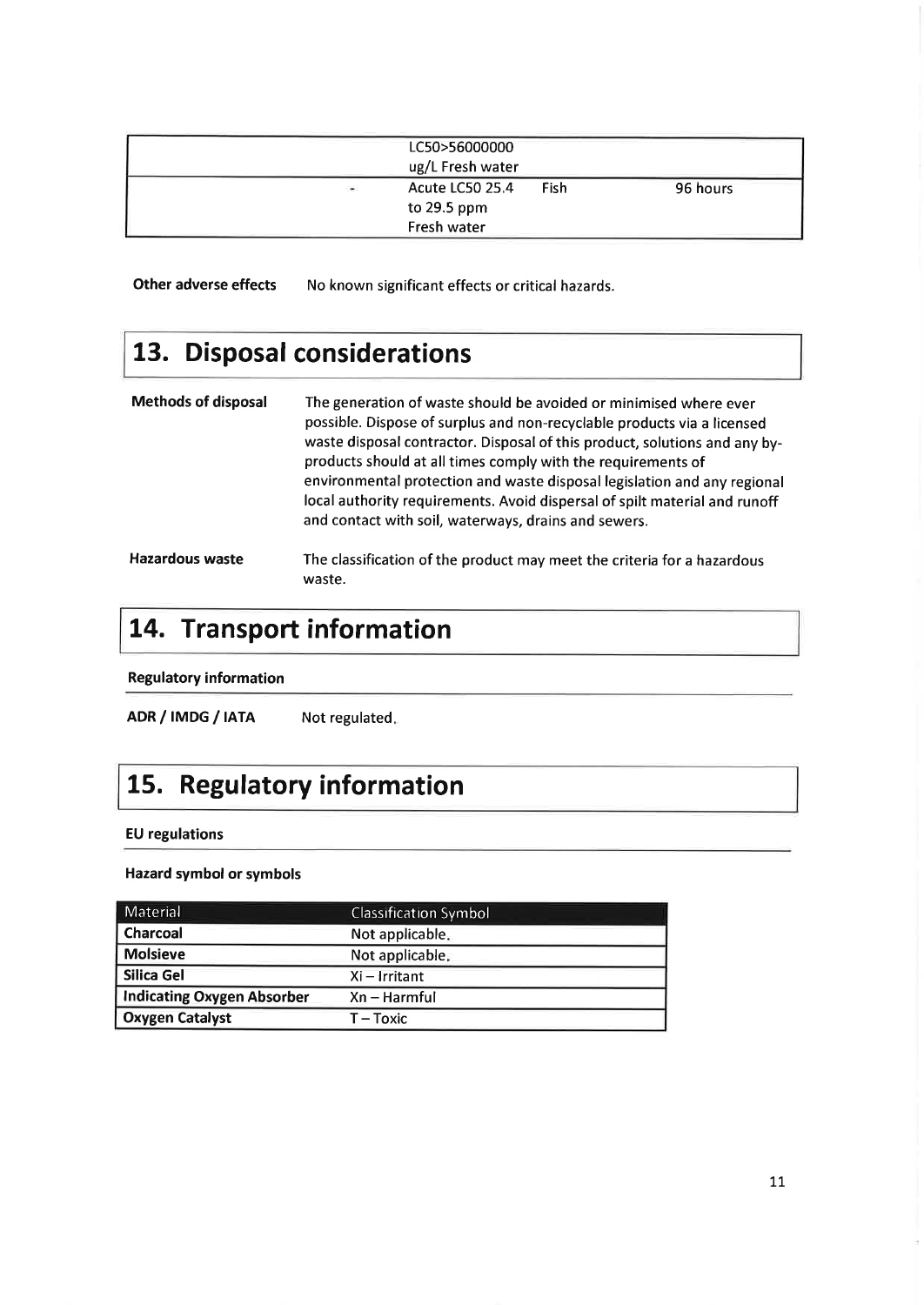### Risk phrases

| Material                          | <b>Risk Phrase</b> |
|-----------------------------------|--------------------|
| Charcoal                          | Not applicable.    |
| <b>Molsieve</b>                   | Not applicable.    |
| Silica Gel                        | Xi - Irritant      |
| <b>Indicating Oxygen Absorber</b> | Xn - Harmful       |
| <b>Oxygen Catalyst</b>            | T - Toxic          |

### Safety phrases

S53 - Avoid exposure - obtain special instructions before use.

<sup>536</sup>- Wear suitable protective clothing.

### Contains

| Indicating Oxygen Absorber | Manganese dioxide | 215-202-6 |
|----------------------------|-------------------|-----------|
| Oxygen Catalyst            | Nickel monoxide   | 215-215-7 |

### Product use

| Material                          | Use.                     |
|-----------------------------------|--------------------------|
| Charcoal                          | Industrial applications. |
| <b>Molsieve</b>                   | Industrial applications. |
| Silica Gel                        | Industrial applications. |
| <b>Indicating Oxygen Absorber</b> | Industrial applications. |
| <b>Oxygen Catalyst</b>            | Industrial applications. |

### Other EU regulations

| <b>Additional warning</b><br>phrases                                       | Contains nickel monoxide. May produce an allergic reaction. |
|----------------------------------------------------------------------------|-------------------------------------------------------------|
| <b>Child protection</b>                                                    | Yes, applicable.                                            |
| <b>Tactile warning of</b><br>danger                                        | Yes, applicable.                                            |
| <b>Restrictions on the</b><br><b>Marketing and Use</b><br><b>Directive</b> | Restricted to professional users.                           |